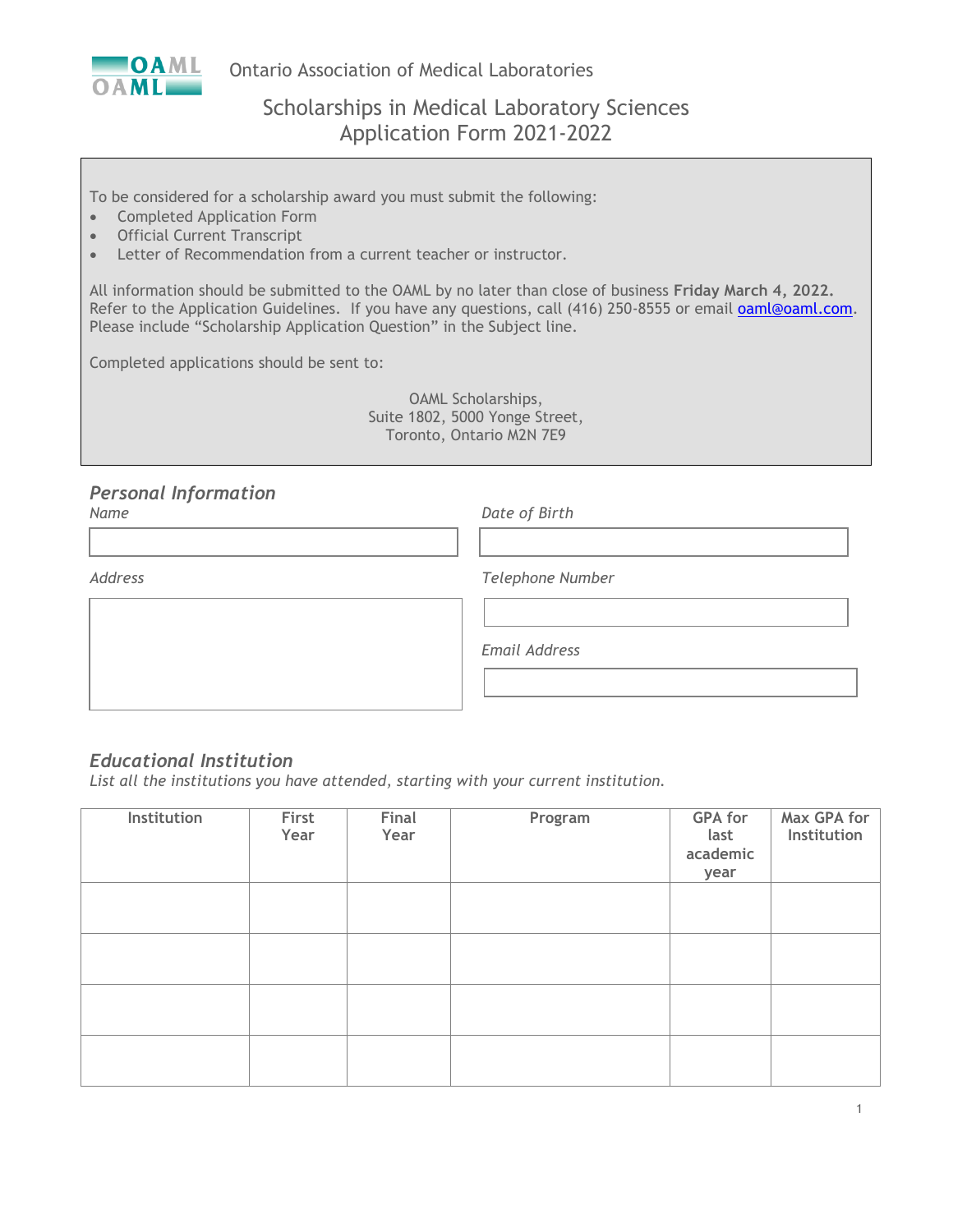

### Scholarships in Medical Laboratory Sciences Application Form 2021-2022

*Write an essay of at least 500 words, describing why you decided on a career in medical laboratory sciences and how you see yourself contributing to the advancement of your profession and/or the healthcare system in Ontario, over the next three to five years. (maximum 15 points)*

*Describe how this award will assist you financially. Financial need is allocated a maximum of 10 points out of a total of 40. Be as explicit as you can, to a maximum of 100 words. Include a description of efforts you*  have made to finance your education, such as summer employment, awards, etc. Complete the budget sheet *on the following page to show your expected income and expenses for this academic year.*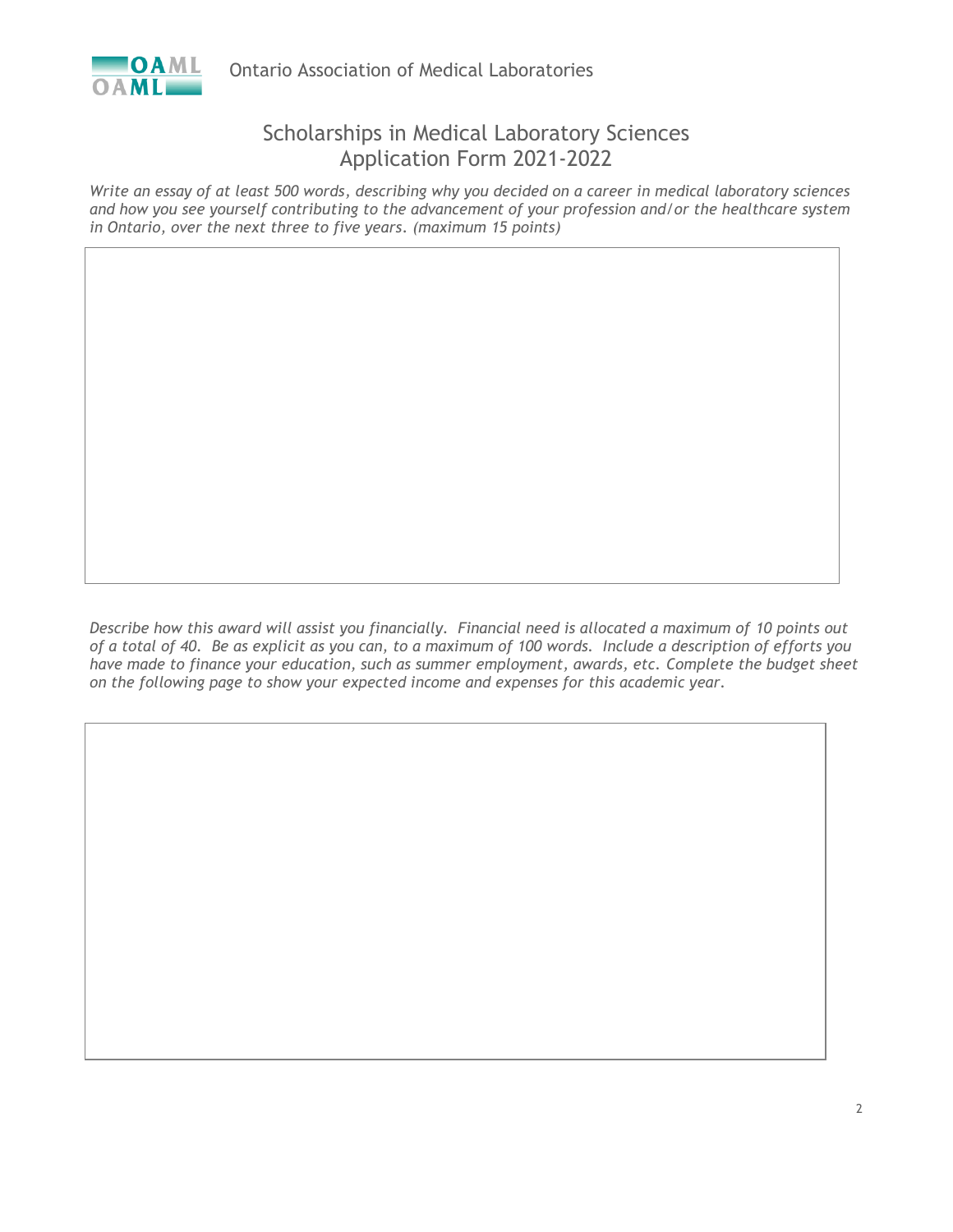

# Scholarships in Medical Laboratory Sciences Application Form 2021-2022

#### **STUDENT BUDGET**

| <b>INCOME</b>                                                    | <b>JUN - AUG 2021</b> | <b>SEPT - DEC 2021</b> | <b>JAN - MAY 2022</b> | <b>TOTAL</b> |
|------------------------------------------------------------------|-----------------------|------------------------|-----------------------|--------------|
| 1. Net Employment Income                                         |                       |                        |                       |              |
| 2. Spouse's Net Income                                           |                       |                        |                       |              |
| 3. Government Loan/Bursary                                       |                       |                        |                       |              |
| 4. Scholarships & Other Awards<br>5. Contributions from Parents, |                       |                        |                       |              |
| Family                                                           |                       |                        |                       |              |
| 6. Other Income (Specify)                                        |                       |                        |                       |              |
| <b>TOTAL INCOME</b>                                              |                       |                        |                       |              |
|                                                                  |                       |                        |                       |              |
| <b>EXPENSES</b>                                                  | <b>JUN - AUG 2021</b> | <b>SEPT - DEC 2021</b> | <b>JAN - MAY 2022</b> | <b>TOTAL</b> |
| 1. Tuition & Incidental Fees                                     |                       |                        |                       |              |
| 2. School Supplies                                               |                       |                        |                       |              |
| 3. Rent or University Residence                                  |                       |                        |                       |              |
| 4. Electricity, water, heat,                                     |                       |                        |                       |              |
| 5. Telephone, cable, internet                                    |                       |                        |                       |              |
| 6. Groceries                                                     |                       |                        |                       |              |
| 7. Child Care                                                    |                       |                        |                       |              |
| 8. Car or Public Transportation<br>Costs                         |                       |                        |                       |              |
| 9. Clothing & Laundry                                            |                       |                        |                       |              |
| 10. Medical                                                      |                       |                        |                       |              |
| 11. Sports, Entertainment                                        |                       |                        |                       |              |
| 12. Other Expenses (Specify)                                     |                       |                        |                       |              |
| <b>TOTAL EXPENSES</b>                                            |                       |                        |                       |              |

| <b>TOTAL INCOME</b>       |  |
|---------------------------|--|
| <b>TOTAL EXPENSES</b>     |  |
| <b>SURPLUS OR DEFICIT</b> |  |

3